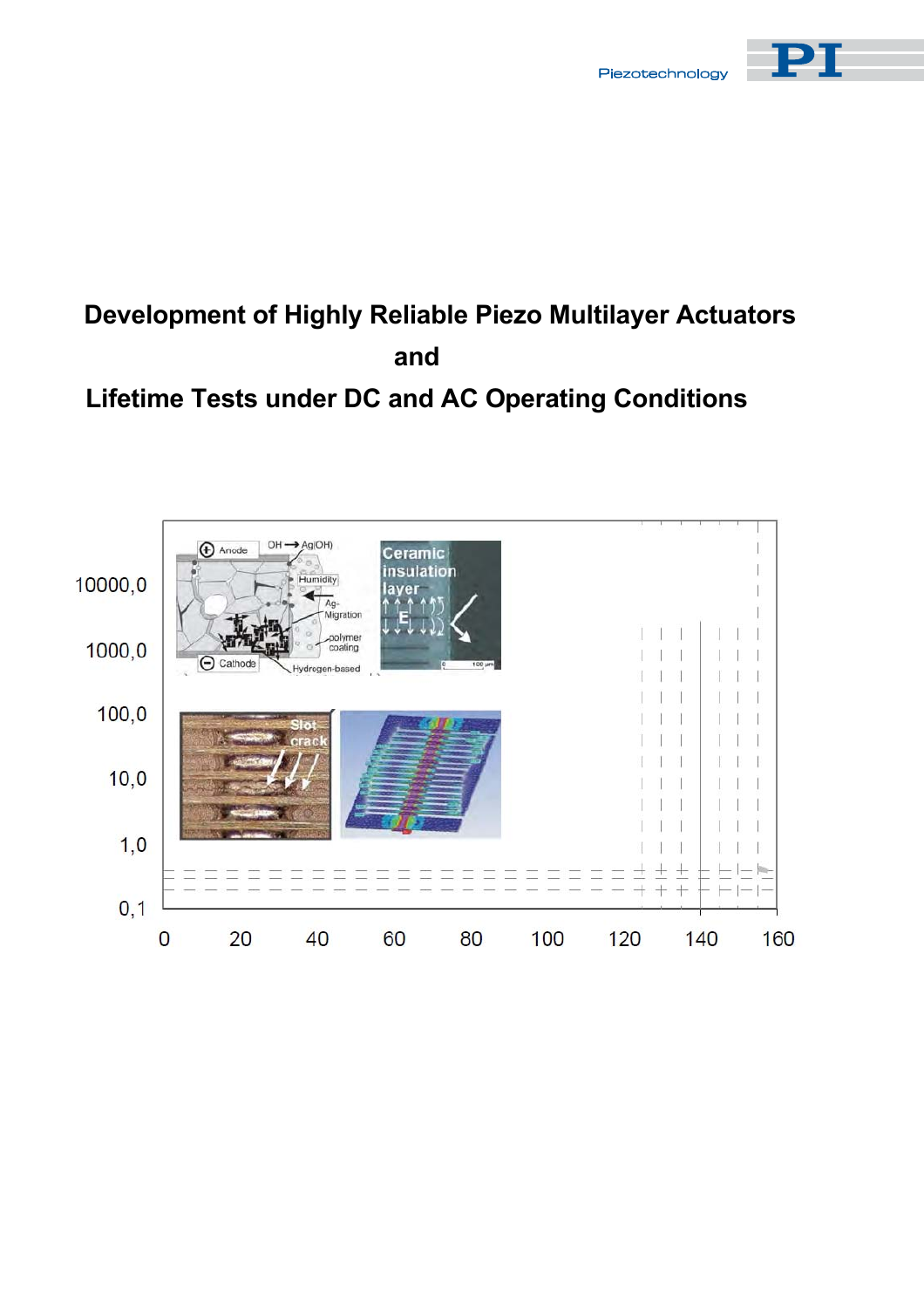### **Development of Highly Reliable Piezo Multilayer Actuators and Lifetime Tests under DC and AC Operating Conditions**

P. Pertsch, B. Broich, R. Block, S. Richter, E. Hennig

PI Ceramic GmbH, Lindenstrasse, 07589 Lederhose, Germany

#### **Abstract:**

Piezoelectric multilayer actuators are the driving force behind the most challenging nanopositioning applications. These types of actuators have been in use for about two decades and have reached maturity several years ago. Continuous improvements are based on long term tests and exact knowledge of the environmental operating conditions and failure modes allows to push the limits of this technology even further.

The paper presents the results of an extensive study involving up to four environmental chambers and more than 1,000 actuator samples to develop a grid of 13 humidity and temperature conditions. Weibull-analysis is used at every condition to determine the DC-voltage dependent lifetime of the cofired PICMA® m[ultilaye](http://www.piezo.ws)r actuators. In addition to the (most critical for precision positioning applications) DC tests, behavior under large-signal AC-conditions with up to 10<sup>10</sup> cycles for different functions as well as temperature-conditions was also evaluated. Three patented design features of the latest actuator generation are based on the findings.

Keywords: Lifetime, reliability failure mode, piezo actuator, nanopositioning, PZT, piezoelectric, multilayer, co-fired, DC-lifetime, humidity, AC-signal long-term test.

#### **Background**

Piezoelectric multilayer actuators hold a distinguished position among solid state actuators. They have proven their versatility and maturity in a multitude of applications adapting to largely different requirements from laser research to automotive applications. When a new technology becomes state of the art lifetime improvements will be a prominent content of the development activities of the manufacturers.

The reliability specifications of piezoelectric multilayer actuators have to be separated into those for prevailing DC-signals and those for predominant AC-loads. Whereas the first ones are typical for high resolution oriented positioning applications and are given in hours, the second ones are specified in cycles and are mostly used in high acceleration types of functioning like fuel injection or ink jet printing.

The following paper first describes the principal degradation mechanisms of piezoelectric actuators and the related protective design features of PI Ceramic multilayer actuators (PICMA $^{\circ}$ ) (Fig. 1) and afterwards PICMA $^{\circ}$  reliability data for both kinds of applications.

#### **Ceramic encapsulation to prevent DCdegradation**

The reliability of piezoceramic actuators under large DC-signals is influenced by the size of the electric field, the temperature and the environmental humidity. Especially the humidity is promoting the different degradation phenomena.

When water molecules get into contact with the inner electrodes of the multilayer actuators, electrolysis occurs under large electric fields:

$$
2 H_2O \to 2 H_2 + O_2
$$
  
Cathode: 2 H<sub>2</sub>O + 2 e  $\to H_2 + 2 O H$ 

Anode:  $6 H_2O \rightarrow O_2 + 4 H_3O^+ + 4 e$ . Then silver ions Ag+ move as Ag(OH) from the anode trough cracks, voids, dissolved secon[dary phases at the grain boundaries and, es](http://www.piceramic.de)pecially, along the surface to the cathode [2,3,4,5,6]. There it is reconverted into metallic



**Fig. 1:**  $4<sup>th</sup>$  generation design of PICMA<sup>®</sup> multi*layer piezo actuators (cross sections 2x3mm² to 10x10mm²) [1].*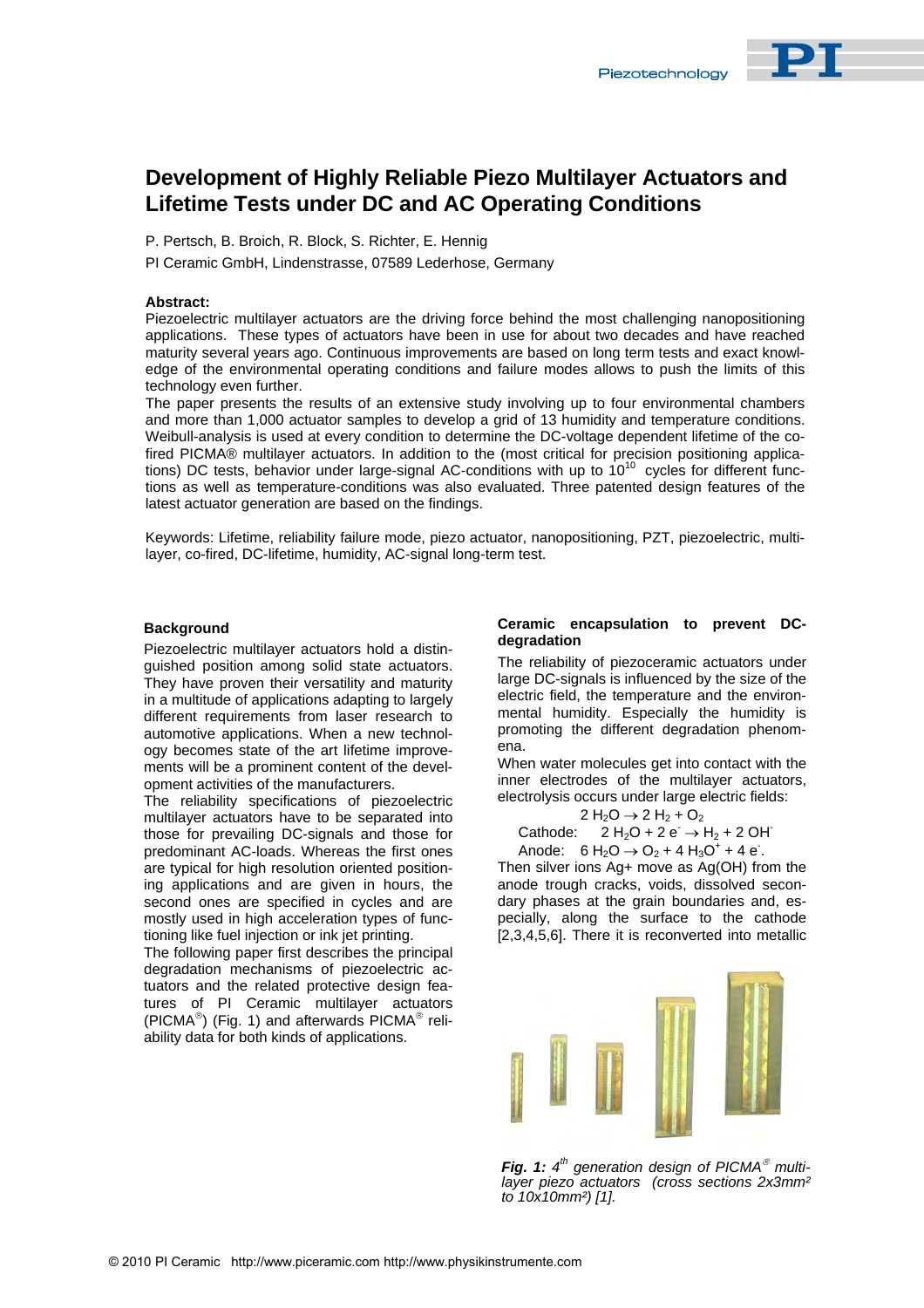

silver. As a result silver dendrites grow from the cathode to the anode and can result in electric breakdowns and short cuts (Fig. 2a).

Another degradation mechanism is the destructional effect of the hydrogen from the electrolysis. It can lead to semiconductive behavior because of reductive processes as well as to embrittlement and complete destruction of the ceramic compound because of internal stresses [7,8,9,10] (Fig. 2a).

Humidity based degradation of piezoceramic actuators at high DC-fields, especially caused by the described protonic effect, is a serious problem for actuators which just have a polymer protection on their inner electrodes. This is because there is no polymer which is really dens for humidity.

In contrast the patented PICMA<sup>®</sup> design has an inorganic ceramic insulation layer which reliably prevents water penetration and, therefore, the described destruction effects (Fig. 2 b) [11]. This layer is made of the same PZT ceramic material and has uniformly the same thickness of 60 µm as the active layers. That's why it is partially accessed by the scattering field of the internal electrodes and, consequently, it is partly poled and expands during operation. Hence, the stress as well as the number of cracks are limited [12].



*Fig. 2: a) DC-signal failure mode of polymer coated actuators: water electrolysis induced metal migration and hydrogen degradation; b) PICMA -design with an inorganic ceramic layer reliably prevents these effects.*

#### **Improved AC reliability with slot segmentation and crack bypassing**

Under permanent large signal AC-operation, water based destruction is not the dominating degradation effect of the actuators, because usually self heating due to dielectric losses prevents the local humidity effect. Then the internal mechanical stresses and the related cracking in the passive actuator volume are more pronounced.



*Fig. 3: a) AC-signal destruction mechanisms of co-fired multilayer actuators; b) PICMA design: artificial slot crack in the nontermination plane prevents stress accumulation.*

Especially the passive volume, which separates the outer termination from the inner counter electrodes, has to be considered (Fig. 3a). In this volume tensile stress accumulation [13] can lead to high energy cracking. When these cracks get an axial component they can connect two adjacent electrodes (Fig. 3a). Because the actuator itself is a huge dielectric energy source an induced dielectric breakdown will usually have fatal consequences.

In the PICMA $^{\circ}$ -design the patented slot segmentation prevents this stress accumulation and improves the AC-reliability [11,12] (Fig. 3b). These artificial cracks are already formed during sintering. The slot distance of about 2 mm is well adapted to the minimal stress optimum [13] (Fig. 3c). The slot depth of 300- 400 um matches to the finding that poling cracks stop growing after 200 µm [14]. Moreover, the slot-layer has double the thickness as the other layers but it is active (Fig. 4 c). This additionally prevents the slots from further growing.



*Fig. 4: a) latest PICMA -contact stripe design; b) detail of a bypassed slot crack; c) FEMoptimization of the mechanical stresses during the design phase.*

The third feature is the special slot bypassing contact stripe layout [15] (Fig. 4). Usually the internal electrodes are contacted by a fired on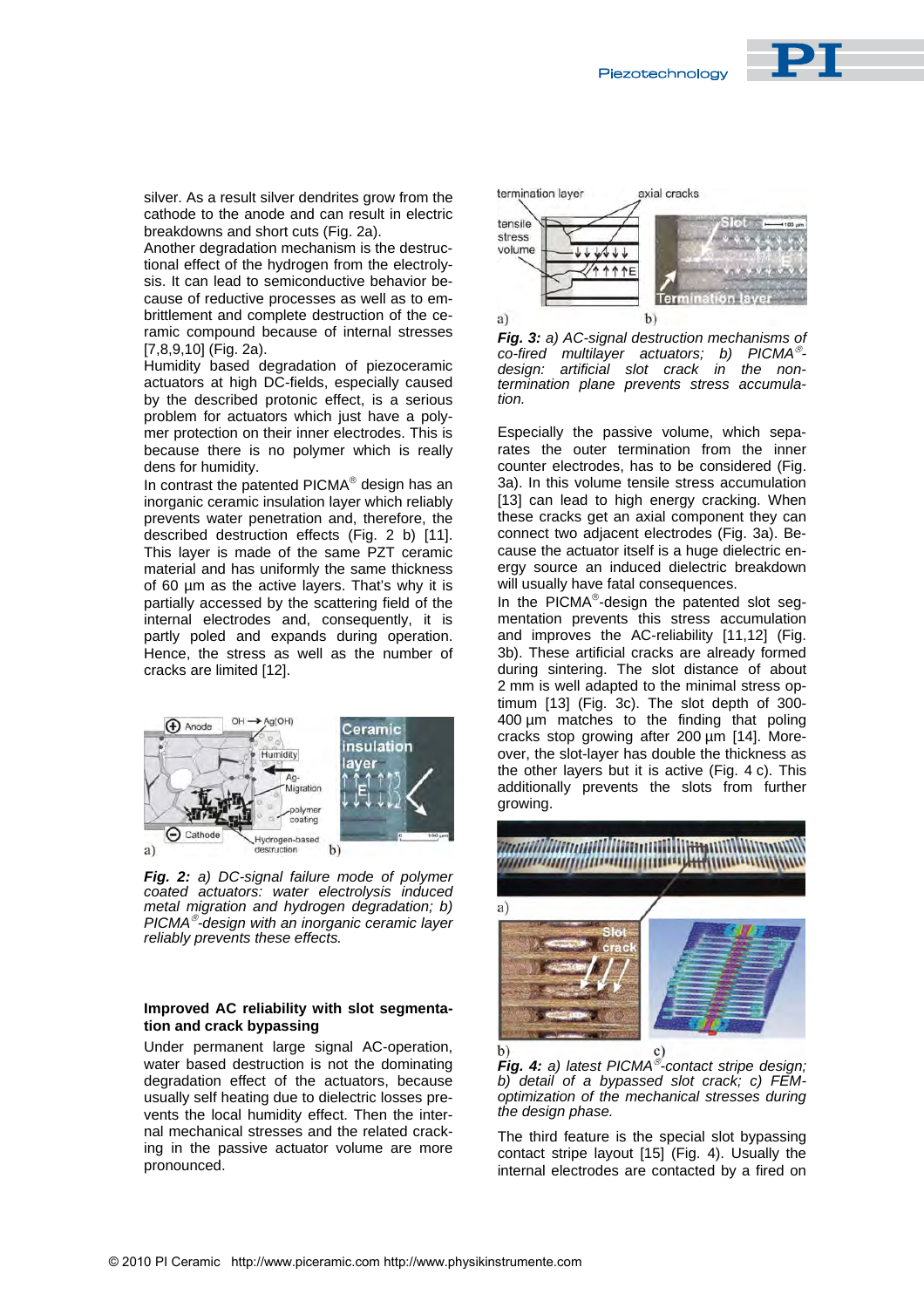

Ag/Pd-termination layer. During operation this layer will be destroyed by cracking after 10 $6$ -10 $7$ cycles [16], at least at the slots. Therefore these cracks have to be electrically bypassed. In the PICM $A^{\circledast}$ -design this is realized by a contact stripe which is soldered on by an automated process. Lately a new meandric design was implemented which can take up to 20 A peak currents and therefore allows the PICMA to be driven in a ultrahigh dynamic mode with slew rates as low as 50 us (Fig. 4).

Knowing about the destruction mechanisms, all PI Ceramic co-fired multilayer actuator components which are driven at large fields have a ceramic protection as well as a slot design if necessary.



*Fig. 5: Co-fired actuators with through hole. [5x5 mm cross](http://www.physikinstrumente.com/en/products/prdetail.php?&sortnr=100810) section 2 mm aperture. Outer and inner surfaces are ceramic protected and separated by a slot design.*

Fig. 5 shows a PICMA $^{\circ}$  actuator with a cross section of 5x5 mm<sup>2</sup> and a free aperture of 2 mm diameter. Outer and inner surfaces are ceramic protected and separated by a slot design. Some lateral bending and contraction actuators with free contours are exemplified in Fig. 6. All the elements in the picture are fully ceramic protected by insulation layers at top and bottom as well as inner and outer contour insulation borders.



*Fig. 6: Monolithic lateral bending and contraction piezo actuators with free contours and full ceramic protection.*

#### **DC-Reliability investigation**

The superior DC-signal reliability of  $PICMA^{\circledcirc}$ actuators was demonstrated in a 3 year-test at elevated humidity of 92% r.h., room temperature and 100 V DC, were PICMA<sup>®</sup> 5x5x18 mm<sup>3</sup> (P-885.50) actuators showed an extrapolated lifetime of about 80 years whereas conventional polymer coated products survived just one month [12].

Afterwards, there was a strong request from the market for a tool which allows the customer to calculate the  $PICMA^{\circ}$  $PICMA^{\circ}$  $PICMA^{\circ}$ -DC-lifetime for different voltage, temperature and humidity conditions. Therefore a comprehensive lifetime investigation was started, were  $PICMA^{\circ}$  5x5x18 mm<sup>3</sup> actuators were tested at 13 different climatic conditions (Fig. 7).



*Fig. 7: Tested climatic conditions of the comprehensive PICMA DC-lifetime investigation and interpolated temperature and humidity functions for the deduction of the lifetime calculation tool.*

Five different voltages with 8 samples each were tested at every climatic condition. With some pre-tests and tests on other actuator geometries more than  $1,000$  PICMA<sup>®</sup>-samples and up to 4 climatic chamber[s in parallel were](http://www.pi-usa.us/technotes.html)  operated. The leakage current was used as the failure indicator.

Weibull-analysis was carried out for the determination of the single experiment mean time to failures (MTTF's). The mean value of the Weibull form factor Beta was 1.4.

Afterwards interpolations were performed to get individual relations for the lifetime versus the three determining factors. A power law was utilized for the voltage, an Arrhenius type of equation for the temperature and an exponential law for the relative humidity. Finally, the different interpolation equations were averaged and the time factors were implemented to get the PICMA<sup>®</sup>-DC-lifetime calculation tool (Fig. 8).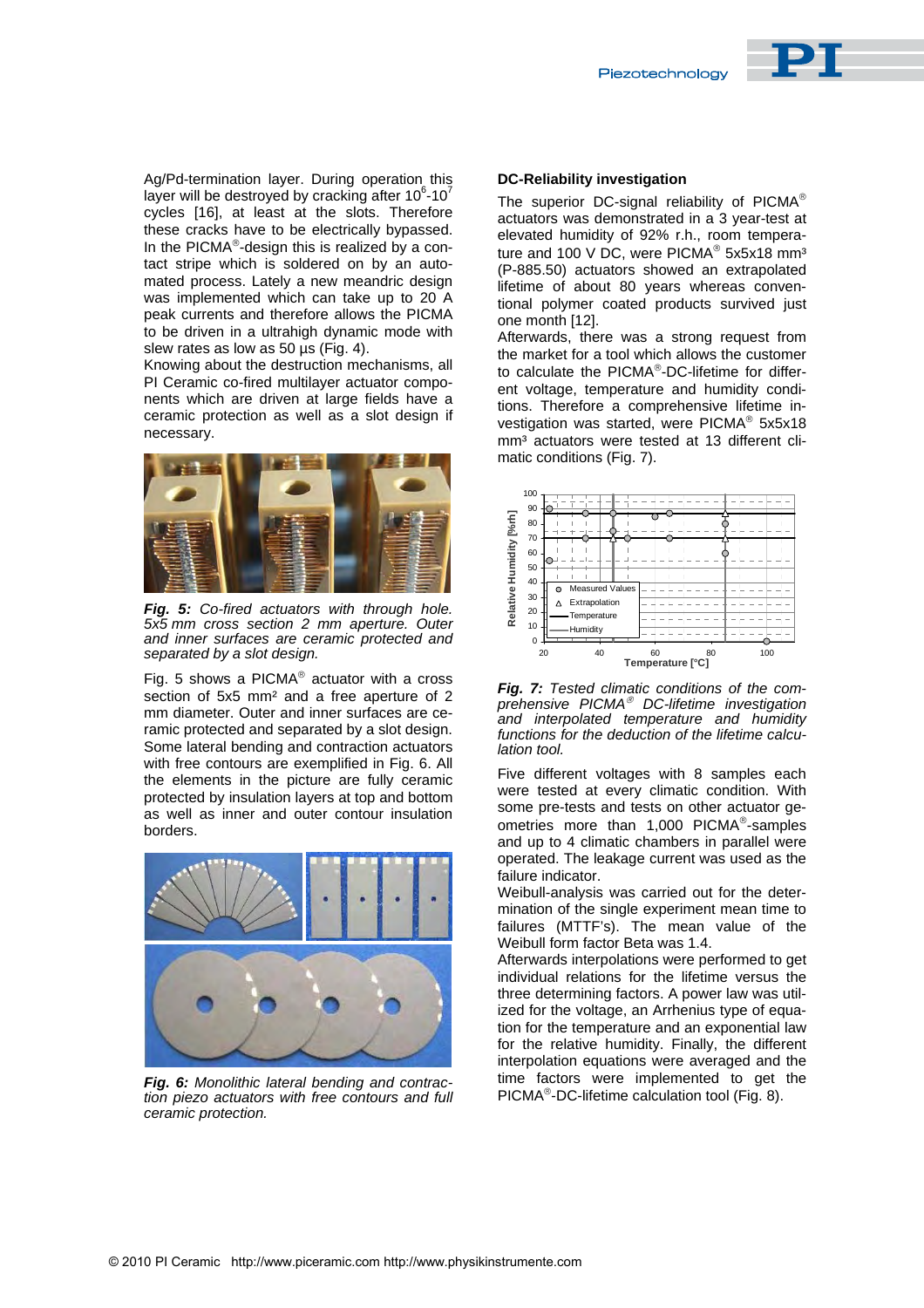



*Fig. 8: PICMA<sup>®</sup>-DC-lifetime calculation tool: the three time factors for the relevant DC-voltage, temperature and relative humidity condition have to be determined and multiplied to get the PICMA DC-MTTF.*

The tool can be used in a very simple way: just determine and multiply the time factors for the three application conditions DC-voltage, temperature and relative humidity to get the PICMA<sup>®</sup> DC-MTTF.

Especially the voltage has a very distinct influ[ence on the life](http://www.physikinstrumente.com/en/products/prdetail.php?&sortnr=100810)time as can be seen from the steepest slope of the graph in the logarithmic scale diagram in Fig. 8. The following example supports this observation: for the conditions 150 V, 80% relative humidity and 40°C a MTTF of  $1 \times 10 \times 130$  hours = 1,300 hours or 2 month can be calculated. If, however, the voltage of 150 V, which is above the rated nominal voltage of 120 V, is reduced to 100 V, then the MTTF is increased to 70 x 10 x 130 hours = 91,000 hours or more than 10 years!

The PICMA®-DC-lifetime calculation tool in Fig. 8 is very helpful in the challenging process to match the customer request for high displacement or rather voltage at specified driving and environmental conditions with the requirement to deliver a very reliable system.

#### **PICMA AC - reliability results**

AC-reliability is specified in cycles. Hence, the testing frequency has to be high to get a considerable number of cycles in a short time. For large voltages, like in most actuator applications, the self heating of the actuator due to dielectric losses limits the maximum driving frequency.

Table 1 show the frequency limits for a PICMA<sup>®</sup> 5x5x36 mm<sup>3</sup> with the new contact stripes (Fig. 4), which have very good cooling properties. The measurements were done with a PI E-618.00 high power amplifier with 3.2 kW peak power.

*Tab. 1: Frequencies, where a PICMA 5x5x36 mm³ with the new contact stripe design (Fig. 4), reached it's specified operating temperature* 

*limit of 150°C for different large signal driving conditions and cooling measures (pre-stress 15 MPa, two spherical end pieces, the rectangular signal had a slew rate of 60 µs; \*150 V is above the specified nominal voltage).*

| Signal              | Voltage<br>ſИ | limit [Hz] @ 150°C (surface, center)<br>Frequency |            |                    |                       |  |  |
|---------------------|---------------|---------------------------------------------------|------------|--------------------|-----------------------|--|--|
|                     |               | Encapsu-                                          | Free       | Air cooling        | Air cooling           |  |  |
|                     |               | lation                                            | convection | $(3,5$ $l$ min $)$ | $(25.5$ <i>Vm</i> in) |  |  |
| Sine                | $0150*$       | 235                                               | 350        | 485                | 900 (140°C)           |  |  |
|                     | 0120          | 355                                               | 535        | 750                |                       |  |  |
|                     | 0100          | 510                                               | 765        | 1020               |                       |  |  |
|                     | $-15105$      | 300                                               | 428        | 560                |                       |  |  |
| Rectang.<br>(60 µs) | $0150*$       | 100                                               | 154        | 190                | 460                   |  |  |
|                     | 0120          | 125                                               | 193        | 240                | 745                   |  |  |
|                     | 0100          | 160                                               | 250        | 317                | 1060                  |  |  |
|                     | $-15105$      | 130                                               | 201        | 265                | 735                   |  |  |

With the knowledge about the self heating limits, a test was run with 5 PICMA<sup>®</sup> 5x5x36 mm<sup>3</sup> at 0…120 V unipolar sine wave, 15 MPa prestress with forced air cooling (high flow rate of 25 l/min) at 1.16 kHz. This very high large signal frequency allowed the test for  $10^{10}$  cycles to be finished within 100 days because 10 $^8$  cycles were realized per day.

Further results of extreme tests with voltages above the rated nominal voltage comprise:

- 3 samples of PICMA<sup>®</sup>  $7x7x36$  mm<sup>3</sup> at 0…150 V unipolar, rectangular signal with 80 µs slew rate and 50 µm displacement at 150°C to 5x10 $^{\circ}$  cycles;
- 10 samples of PICMA<sup>®</sup> 2x3x18 mm<sup>3</sup> at 0...200 V unipolar, triangular signal, 464 Hz, -30°C, silicone oil, no pre-stress,  $1x10<sup>9</sup>$  cycles.

All tests were successful in a way that no actuator lost more than 10% of its initial displacement.

Another interesting test is run by a customer with a PICMA®-Chip actuator PL022.30 2x2x2 mm<sup>3</sup> at 20  $V_{\text{pp}}$  bipolar sine wave, 100 kHz, to  $1x10^{12}$  cycles [17].

These examples show the p[ossibilities of pie](http://www.pi-usa.us/technotes.html)zoelectric actuators to reliably operate ACapplications with very high cycling numbers. Currently we plan to start a more comprehensive test program to find the AC-driving limits with the voltage and the time function as parameters.

#### **Conclusions**

The reliability discussion of piezoelectric multilayer actuators requires to differentiate between two separate different load cases and degradation mechanisms.

Large DC-signals in humid environments can lead to phenomena such as metallic migration and hydrogen degradation. For continuous pulse type AC-signals (switching), however, internal mechanical stresses in passive actuator volumes and resulting axial cracks are limiting the actuator lifetime.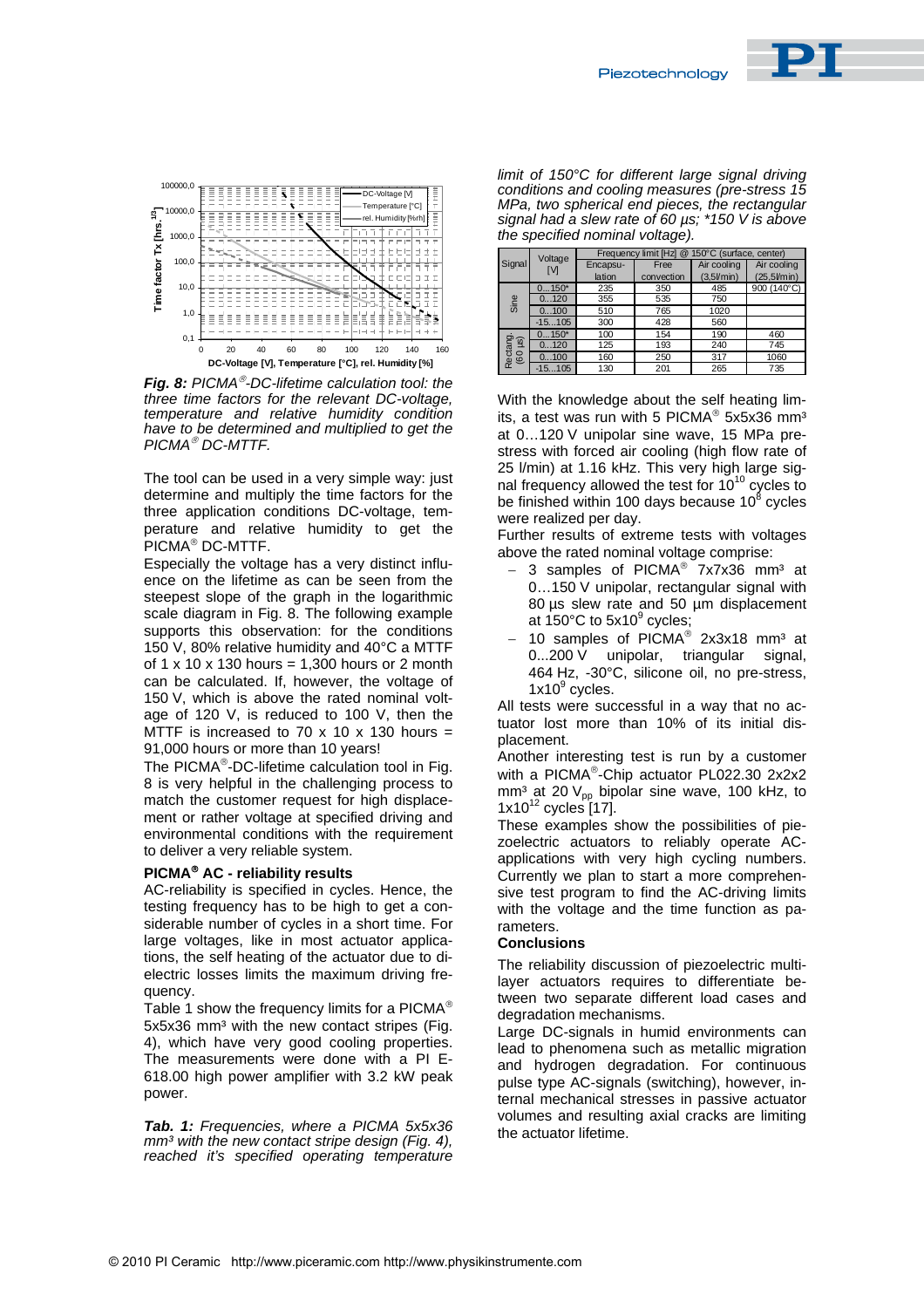

Three patented design features of  $PICMA<sup>®</sup>$  actuators counteract these phenomena and ensure superior reliability in both load cases: 1) ceramic insulation layer protection, 2) slot segmentation and 3) crack bypassing contact stripe layout.

As a result of an extensive study a graphical tool for calculating the  $PICMA^{\circledast}$  DC lifetime was developed. During the design phase of a new actuator application, focus should be on the voltage dependency, when lifetime is a critical system parameter. Furthermore results of some tests with extreme AC signals are presented to demonstrate piezoelectric actuator reliability under s[evere c](http://www.piezo.ws)onditions.

#### **References**

- [1] Heinzmann, A. et al., ACTUATOR 2002, pp. 403-406.
- [2] Kanai, H. et al., Ceram. Trans. Ser., 88 (1998), pp. 295-302.
- [3] Ling, H.C.; Jackson, A.M., IEEE Trans. Comp., Hybr., Manuf. Technol., 1 (1989) 12, pp. 130-137.
- [4] Nagata, K.; Kinoshita, S., Ferroelectr. 195 (1997), 163- 166.
- [5] Koh, J.-H.; Jeong, S.-J.; Ha, M.-S.; Song, J.-S., Jap. J. of Appl. Phys. 43 (2004) 9A, pp. 6212-6216.
- [6] Nagata, K.; Thongrueng, J., J. Korean Phys. Soc., 32 (1998), pp. S1278-S1281.
- [7] Chen, W.; Li, L.; , Wang, Y.; Gui, Z., J. Mater. Res., 13 (1998) 5, S. 1110-1112.
- [8] Wang, Y.; Chu, W.Y.; Qiao, L.J.; Su, Y.J., Materials Science and Engineering B98 (2003), S. 1-5.
- [9] Cao, J. L.; Li, L.; Gui, Z., J. Mater. Chem. (2001) 11, S. 1198–1200.
- [10] Chen, W. P.; Chan, H. L. W.; Yiu, F. C. H.; Ng, K. M. W.; Liu, P. C. K., Applied Physics Letters, 80 (2002) 19, S. 3587-3589.
- [11] Patent DE 102 34 787 C1 and US 7,449,077.
- [12] Pertsch, P. et al., ACTUATOR 2006, pp. 527-529.
- [13] Lubitz, K. et al. in Setter, N. (Ed.): Piezoelectric materials in devices. EPFL (2002) pp.183-194.
- [14] Weitzing, H., PhD-thesis, TU Hamburg-Harburg (2000).
- [15] Patent DE 10 2005 015 405 and DE 10 2007 011652.
- [16] Bindig, R.; Helke, G., ACTUATOR 2000, pp. 53-57.
- [17] http://stm8.artov.isc.cnr.it/BepiColombo/.



*Fig. - PICMA®-æ&c æt ¦Á§ c*^\*/æz^åÁ§ Á|^¢`/^Á *a& caf ¦Bi§^c^¦Ág I¦a`¦Á ¦[cã^•Á¢c^} å^åÁ dæ*¢^*|Á√{#A{{È* 



*Fig.*  $\%$ *: Ö* } at  $\%$ + $\phi$ + $\phi$ <sup>2</sup>  $\%$ + $\phi$   $\mathcal{R}\$   $\mathcal{R}\$   $\mathcal{R}\$   $\mathcal{R}\$   $\mathcal{R}$   $\mathcal{R}$   $\mathcal{R}$   $\mathcal{R}$ *DFWXDWRUV[[PP7RWDOQXPEHURIF\FOHV | ÈÁdéE^¢] JÁ*&^&|^•LÁFFÎÁP: Áã}^ aq:^<del>ÊÁE</del>€ÁKÁ <sup>x</sup>}*āl|æk*Ál/^¦æca}\*Ác||œc\*^ÉdFÍÁTÚæÁl¦^||æåa}\*ÉÁ  $\hat{O}$ [} d[|A<sup>t</sup> ^ a <sup>\*</sup> i^{ ^} o <del>Abec</del>^i A a & @ n i a • A + Fen d] JA *&^&|^•`BU}|^^\$}\*#}ã#&#}`O\$\^&|^*æ^^\$*{{\\$@^\$@`{}@&*^{^}@<sup>}</sup>